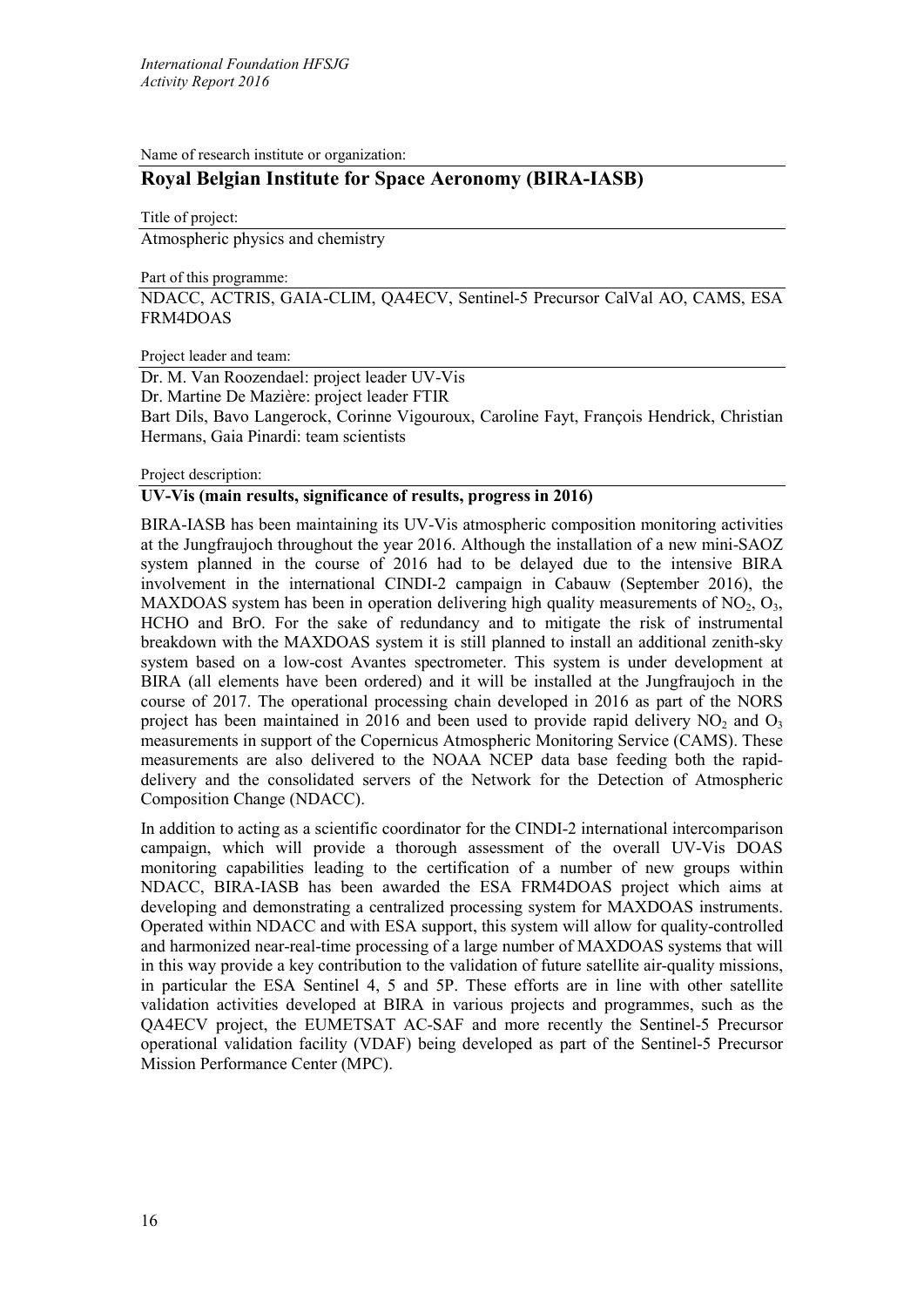# **FTIR solar absorption spectrometry (main results, significance of results, progress in 2016)**

C. Vigouroux of BIRA-IASB has been coordinating the contribution of the NDACC FTIR ozone data to the Tropospheric Ozone Assessment Report (TOAR). This study should be published in 2017. The Jungfraujoch FTIR ozone data delivered by University of Liège have been included in both studies. C. Vigouroux is also involved in the new SPARC initiative LOTUS, Long-term Ozone Trends and Uncertainties in the Stratosphere, aiming at a better understanding of several key open issues identified by previous ozone trends assessments, most notably on the understanding of uncertainties in the trend analysis chain: she will be responsible for the NDACC FTIR ozone data.

Starting in March 2015, BIRA-IASB is involved in the H2020 GAIA-CLIM (Gap Analysis for Integrated Atmospheric ECV CLImate Monitoring) project which is aiming at improving our ability to use ground-based and sub-orbital observations to characterize satellite observations for a number of atmospheric Essential Climate Variables (ECVs). Work being undertaken by BIRA-IASB to establish fully traceable reference-quality measurements for total ozone using ground-based UV-visible spectroscopy and for  $O<sub>3</sub>$  and  $H<sub>2</sub>O$  profile measurements using ground-based FTIR solar absorption spectrometry will have an impact on such measurements being performed at the Jungfraujoch. A traceability chain for the data acquisition and processing models has been established and common procedures for uncertainty budget evaluations have been agreed and implemented by the NDACC FTIR and UV-VIS communities.

In the frame of the EU QA4ECV project (Quality Assurance for ECV products), BIRA-IASB is leading a task for characterizing and establishing MAXDOAS tropospheric  $NO<sub>2</sub>$  and  $H<sub>2</sub>CO$ column measurements as well as NDACC and TCCON FTIR CO profile measurements as traceable reference data sets for satellite validation. The Institute is in contact with the University of Liège to include the Jungfraujoch NDACC FTIR CO data in this reference data set.

BIRA-IASB is also responsible for the use of NDACC data, including the Jungfraujoch SAOZ, MAXDOAS and FTIR data for the validation of various products of the Copernicus Atmospheric Monitoring Service (CAMS), led by ECMWF. The results are reported on quarterly basis in the validation reports that are available at https://atmosphere.copernicus.eu/quarterly\_validation\_reports. Jungfraujoch NDACC data are included as soon as they are submitted to the NDACC database. BIRA-IASB is now responsible for establishing a contract (CAMS-27) between ECMWF and the NDACC partners to guarantee a continuous rapid-delivery and quality-controlled data stream to CAMS. Similarly, BIRA-IASB is coordinating the validation of the S5P products using NDACC data, including the Jungfraujoch FTIR data.

Key words:

Atmospheric composition, long-term monitoring, optical remote sensing, vertical inversion methods, satellite and model validation

Internet data bases:

The data are archived in the NDACC database (http://www.ndacc.org/), in the NADIR/NILU database (http://www.nilu.no/projects/nadir).

Data processed for ENVISAT validation purposes are also submitted to the ENVISAT CAL/VAL database (http://nadir.nilu.no/calval).

Revised HDF GEOMS formats for UV-Vis DOAS and FTIR data products have been implemented at the NDACC data base, as a contribution to the NORS and QA4ECV project.

In the framework of NORS, a Rapid-Delivery submission system has been implemented for several NDACC sites (among them Jungfraujoch), by which measurements are provided to the data base within 1 day to 1 month after data acquisition.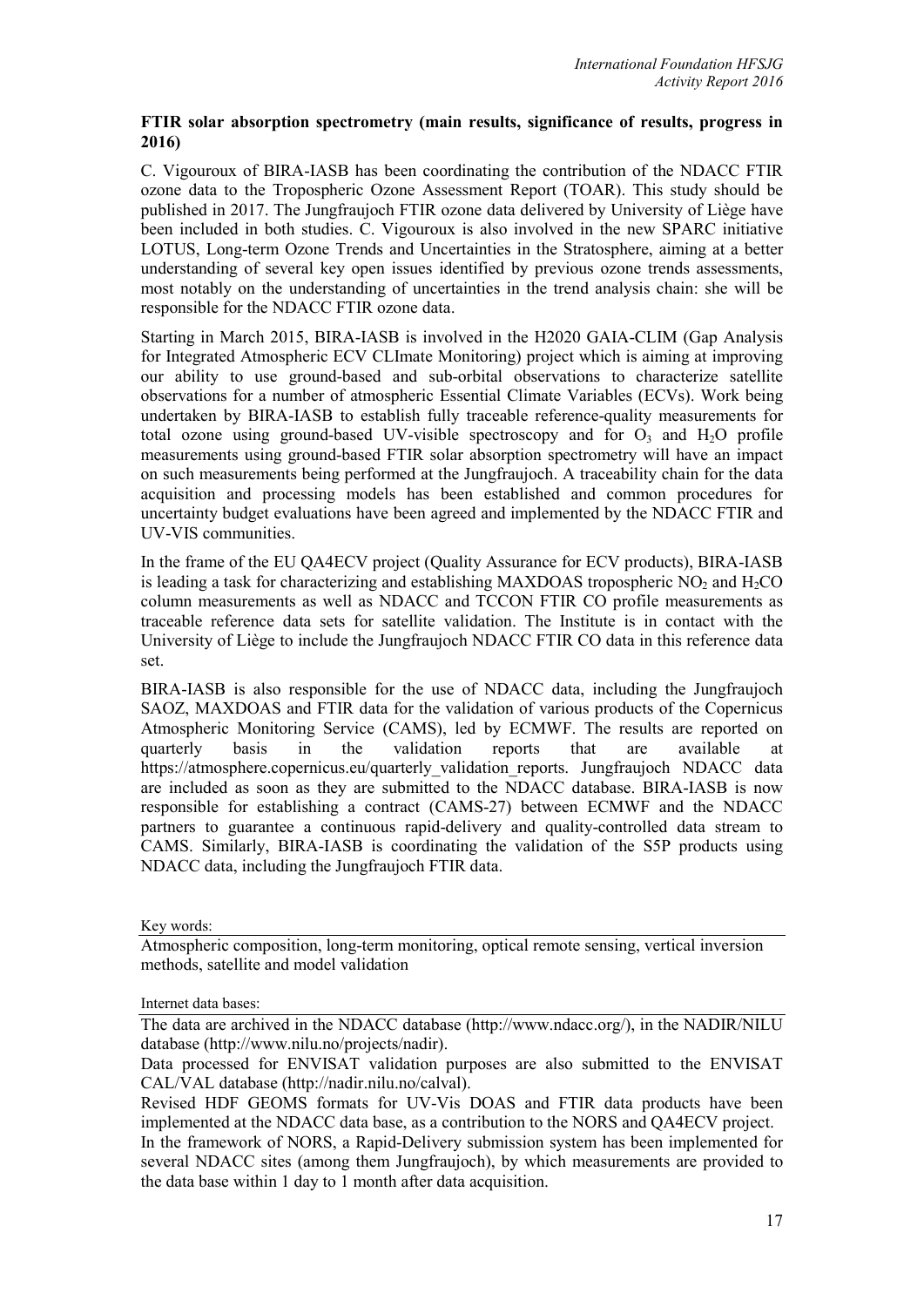The NDACC database is 'read' by the CAMS validation server on a daily basis, for using the data for the validation of the CAMS NRT and re-analysis products.

Collaborating partners/networks:

Collaborations with University of Liège and NDACC partners

Collaboration with European FTIR and UV-Vis teams and modelling teams in the frame of the EU projects GAIA-CLIM and QA4ECV

Collaboration with M. Chipperfield of Univ. Leeds

Both the UV-Vis and FTIR observations contribute to the international Network for the Detection of Atmospheric Composition Changes (NDACC)

Collaboration with F. Goutail, J.-P. Pommerau and A. Pazmino of LATMOS, France (SAOZ) Collaboration with the OMI, TROPOMI (S5P), and MetOp GOME-2 and IASI satellite communities

Collaboration with Université Libre de Bruxelles for IASI FORLI data validation Collaboration with S&T for the CAMS, QA4ECV and S5P Validation Server

Scientific publications and public outreach 2016:

#### **Refereed journal articles and their internet access**

Frieß, U., H. Klein Baltink, S. Beirle, K. Clémer, F. Hendrick, B. Henzing, H. Irie, G. de Leeuw, A. Li, M.M. Moerman, M. van Roozendael, R. Shaiganfar, T. Wagner, Y. Wang, P. Xie, S. Yilmaz, and P. Zieger, Intercomparison of aerosol extinction profiles retrieved from MAX-DOAS measurements, Atmos. Meas. Tech., **9**, 3205-3222, doi: 10.5194/amt-9-3205-2016, 2016. http://www.atmos-meas-tech-discuss.net/amt-2015-358/

Orphal, J., J. Staehelin, J. Tamminen, G. Braathen, M.-R. De Backer, A. Bais, D. Balis, A. Barbe, P.K. Bhartia, M. Birk, J.W. Burkholder, K.V. Chance, T. von Clarmann, A. Coxk, D. Degenstein, R. Evans, J.-M. Flaud, D. Flittner, S. Godin-Beekmann, V. Gorshelev, A. Gratien, E. Hare, C. Janssen, E. Kyrölä, T. McElroy, R. McPeters, M. Pastel, M. Petersen, I. Petropavlovskikh, B. Picquet-Varrault, M. Pitts, G. Labow, M. Rotger-Languereau, T. Leblanc, C. Lerot, X. Liu, P. Moussay, A. Redondas, M. Van Roozendael, S.P. Sander, M. Schneider, A. Serdyuchenko, P. Veefkind, J. Viallon, C. Viatte, G. Wagner, M. Weber, R.I. Wielgosz, C. Zehner, Absorption cross-sections of ozone in the ultraviolet and visible spectral regions: Status report 2015, J. Mol. Spectrosc., **327**, 105–121, doi: http://dx.doi.org/10.1016/j.jms.2016.07.007, 2016.

http://www.sciencedirect.com/science/article/pii/S0022285216301382

Blechschmidt, A.-M., J. Arteta, A. Coman, R. L. Curier, H. Eskes, G. Foret, C. Gielen, F. Hendrick, V. Marécal, F. Meleux, J. Parmentier, E. Peters, G. Pinardi, A.J.M. Piters, M. Plu, A. Richter, M. Sofiev, Á.M. Valdebenito, M. Van Roozendael, J. Vira, T. Vlemmix, and J.P. Burrows, An intercomparison study of tropospheric NO<sub>2</sub> columns based on MAX-DOAS retrievals and regional air quality model simulations, submitted to ACP, 2016.

Peters, E., G. Pinardi, A. Seyler, A. Richter, F. Wittrock, T. Bösch, J.P. Burrows, M. Van Roozendael, F. Hendrick, T. Drosoglou, A.F. Bais, Y. Kanaya, X. Zhao, K. Strong, J. Lampel, R. Volkamer, T. Koenig, I. Ortega, A. Piters, O. Puentedura, M. Navarro, L. Gómez, M. Yela González, J. Remmers, Y. Wang, T. Wagner, S. Wang, A. Saiz-Lopez, D. García-Nieto, C.A. Cuevas, N. Benavent, R. Querel, P. Johnston, O. Postylyakov, A. Borovski, A. Elokhov, I. Bruchkouski, C. Liu, Q. Hong, H. Liu, C. Rivera, M. Grutter, W. Stremme, M.F. Khokhar, and J. Khayyam, Investigating differences in DOAS retrieval codes using MAD-CAT campaign data, Atmos. Meas.<br>Tech. Discuss., doi:  $10.5194$ /amt-2016-358, in review, 2016. Tech. Discuss., doi: 10.5194/amt-2016-358, in review, 2016. http://www.atmos-meas-tech-discuss.net/amt-2016-358/

Ronsmans, G., B. Langerock, C. Wespes, J.W. Hannigan, F. Hase, T. Kerzenmacher, E. Mahieu, M. Schneider, D. Smale, D. Hurtmans, M. De Mazière, C. Clerbaux, and P.-F. Coheur, First characterization and validation of FORLI-HNO3 vertical profiles retrieved from IASI/Metop, Atmos. Meas. Tech., **9**, 4783-4801, doi: 10.5194/amt-9-4783-2016, 2016. http://www.atmos-meas-tech.net/9/4783/2016/amt-9-4783-2016.html

Pommier, M., C. Clerbaux, P.-F. Coheur, E. Mahieu, J.-F. Müller, C. Paton-Walsh, T. Stavrakou, and C. Vigouroux, HCOOH distributions from IASI for 2008–2014: comparison with ground-based FTIR measurements and a global chemistry-transport model, Atmos. Chem. Phys., **16**, 8963-8981, doi: 10.5194/acp-16-8963-2016, 2016. http://www.atmos-chem-phys.net/16/8963/2016/acp-16-8963-2016-discussion.html

Dammers, E., M. Palm, M. Van Damme, C. Vigouroux, D. Smale, S. Conway, G.C. Toon, N. Jones, E. Nussbaumer, T. Warneke, C. Petri, L. Clarisse, C. Clerbaux, C. Hermans, E. Lutsch, K. Strong, J.W. Hannigan, H. Nakajima, I. Morino, B. Herrera, W. Stremme, M. Grutter, M. Schaap, R.J. Wichink Kruit, J. Notholt, P.-F. Coheur, and J.W. Erisman, An evaluation of IASI-NH3 with ground-based FTIR measurements, Atmos. Chem.